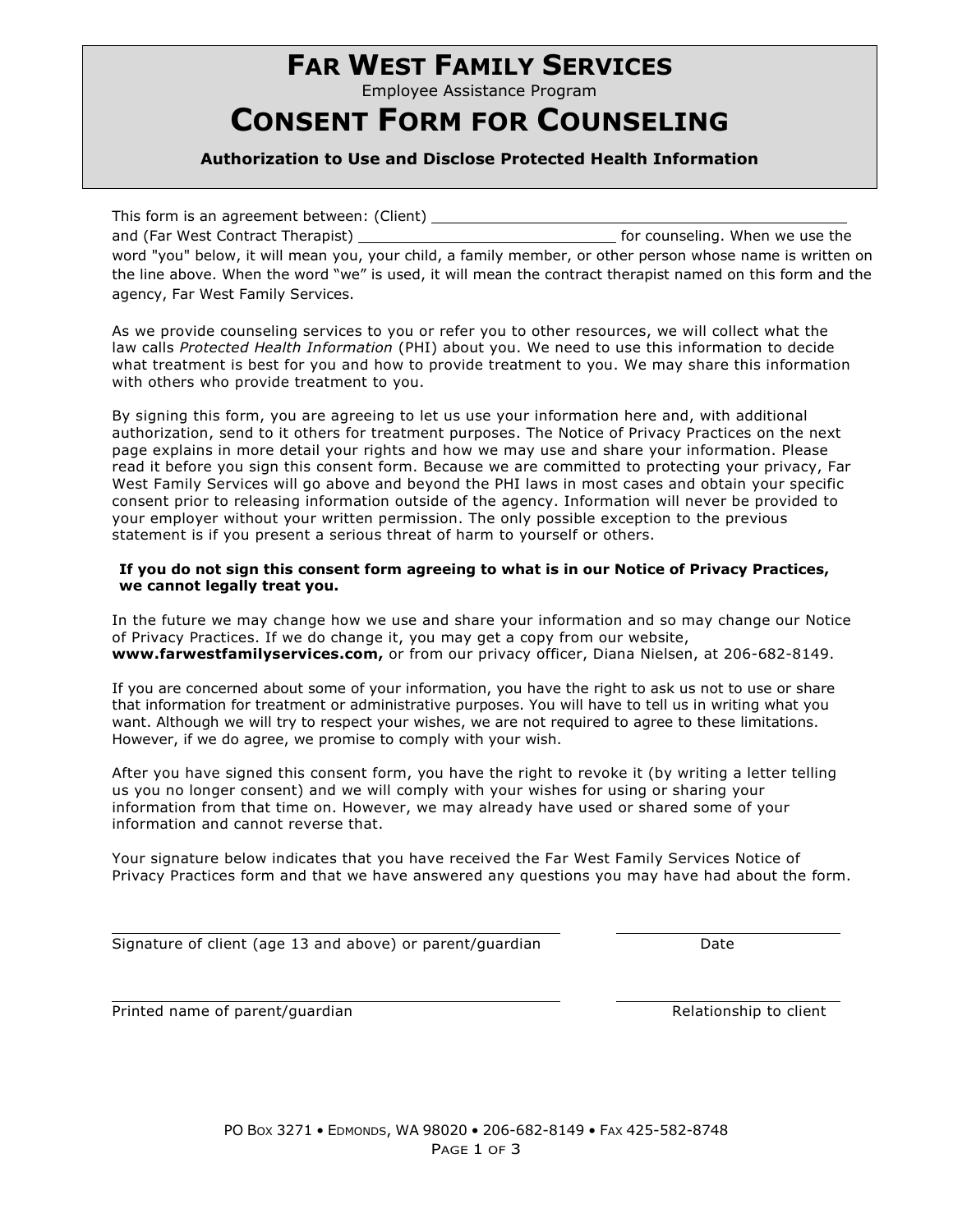# **FAR WEST FAMILY SERVICES**

Employee Assistance Program

## **NOTICE OF PRIVACY PRACTICES**

This notice describes how health information about you may be used and disclosed and how you may get access to this information. Please review it carefully. Protecting the privacy of your personal health information is very important to us. When you see a Far West Family Services therapist, you will be given a copy of our privacy practices.

It is our right to change our privacy practices as long as law permits the changes. Before we make a significant change, this notice will be amended to reflect the changes and we will make the new notice available upon request. We reserve the right to make any changes in our privacy practices, and the new terms of our notice, effective for all health information maintained, created, or received by us after the date the changes were made.

You may request a copy of our current Privacy Practices at any time by contacting our privacy officer. Contact information for us can be found at the end of this notice.

### **Typical Uses and Disclosures of Health Information**

We will keep your health information confidential, using it only for the following purposes:

**Treatment:** We may use your health information to provide you with our professional services. We have established "minimum necessary or need to know" standards that limit various staff members' access to your health information according to their primary job functions. Everyone on our staff is required to sign a confidentiality statement.

**Disclosure:** We may share your health care information with other health care professionals who provide treatment or other health services to you. These professionals will have a privacy and confidentiality policy like this one. If you request in writing that we do so, health information about you may also be disclosed to your family, friends, or other persons you choose to involve in your care.

Payment: Far West Family Services is a free service provided as a part of your employee benefit package, and there will never be a need to disclose personal health information in order to receive payment for Far West services.

**Emergencies:** In case of an emergency we may use or disclose your health information to notify or assist in the notification of a family member or another person responsible for your care, regarding your care, your location, your general condition, or your risk of death. If at all possible, we will provide you with an opportunity to object to this use or disclosure. Under emergency conditions, or if you are incapacitated, we will use our professional judgment to disclose only that information directly relevant to your care.

**Health Care Operations:** We will use and disclose your health information to keep our practice operable. Examples of personnel who may have access to this information include, but are not limited to, our medical records staff, the executive director, and the clinical supervisor. In most cases, this type of disclosure will be minimal and whenever possible, clinical supervision will be done without the disclosure of any identifying information by the therapist.

**Required by Law:** We may use or disclose your health information when we are required to do so by law, e.g., by court or administrative order, subpoena, or other lawful process. We will use and disclose your information when requested by national security, or intelligence officials, and other state and federal officials, or if you are an inmate or otherwise under the custody of law enforcement officials.

**Abuse or Neglect:** We may disclose your health information to appropriate authorities if we reasonably believe that you are a possible victim of abuse, neglect, domestic violence, or other crimes. This information will be disclosed only to the extent necessary to prevent a serious threat to your health or safety or that of others.

**Appointment Reminders:** We may use or disclose your health information to provide you with appointment reminders, including but not limited to emails or texts.

> PO BOX 3271 • EDMONDS, WA 98020 • 206-682-8149 • FAX 425-582-8748 PAGE 2 OF 3